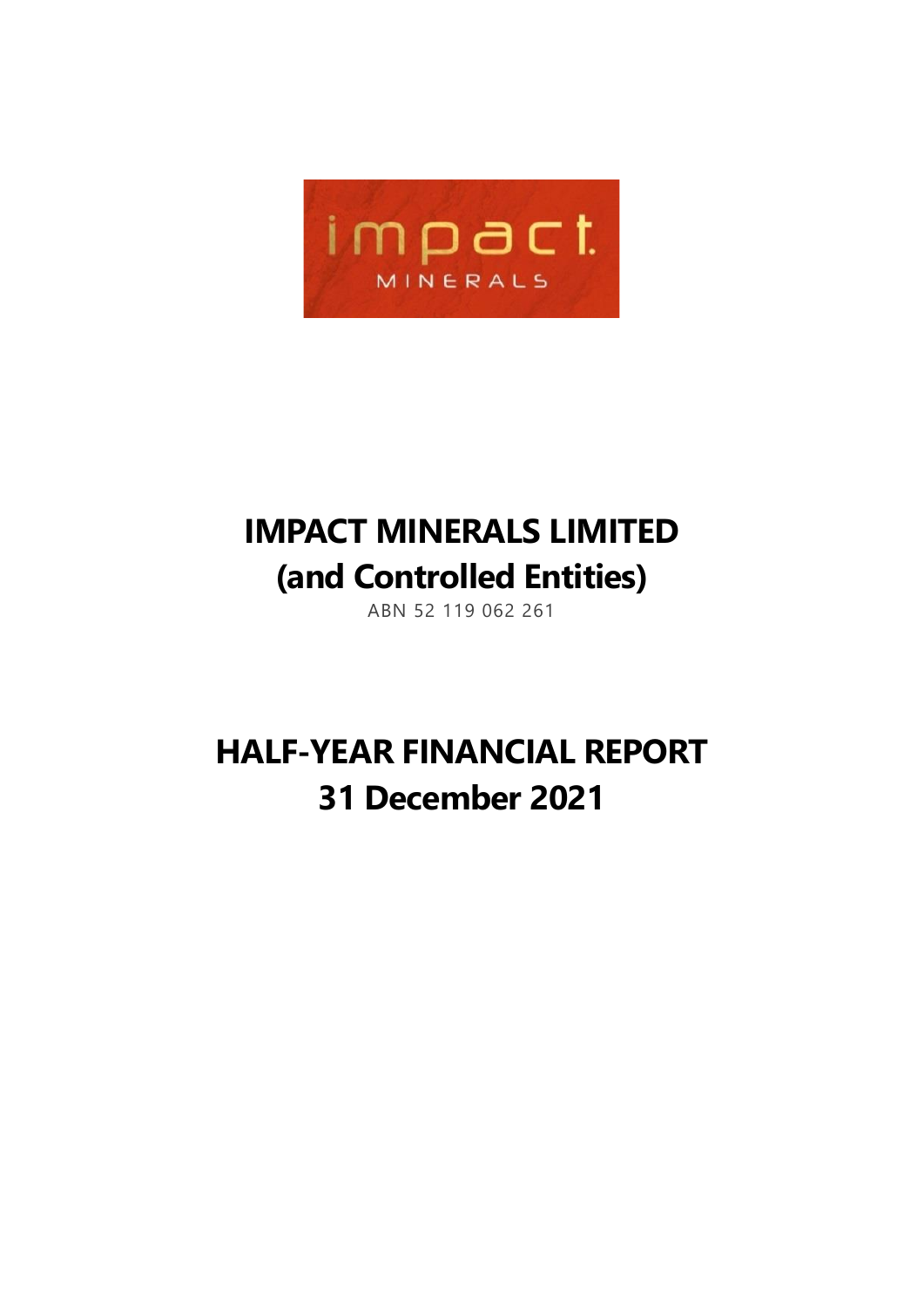

## **CONTENTS**

| CONDENSED CONSOLIDATED STATEMENT OF PROFIT OR LOSS AND OTHER               |  |
|----------------------------------------------------------------------------|--|
| CONDENSED CONSOLIDATED STATEMENT OF FINANCIAL POSITION AS AT               |  |
| CONDENSED CONSOLIDATED STATEMENT OF CHANGES IN EQUITY FOR THE HALF-YEAR    |  |
| CONDENSED CONSOLIDATED STATEMENT OF CASH FLOWS FOR THE HALF-YEAR ENDED     |  |
| NOTES TO THE CONDENSED CONSOLIDATED FINANCIAL STATEMENTS FOR THE HALF-YEAR |  |
|                                                                            |  |
|                                                                            |  |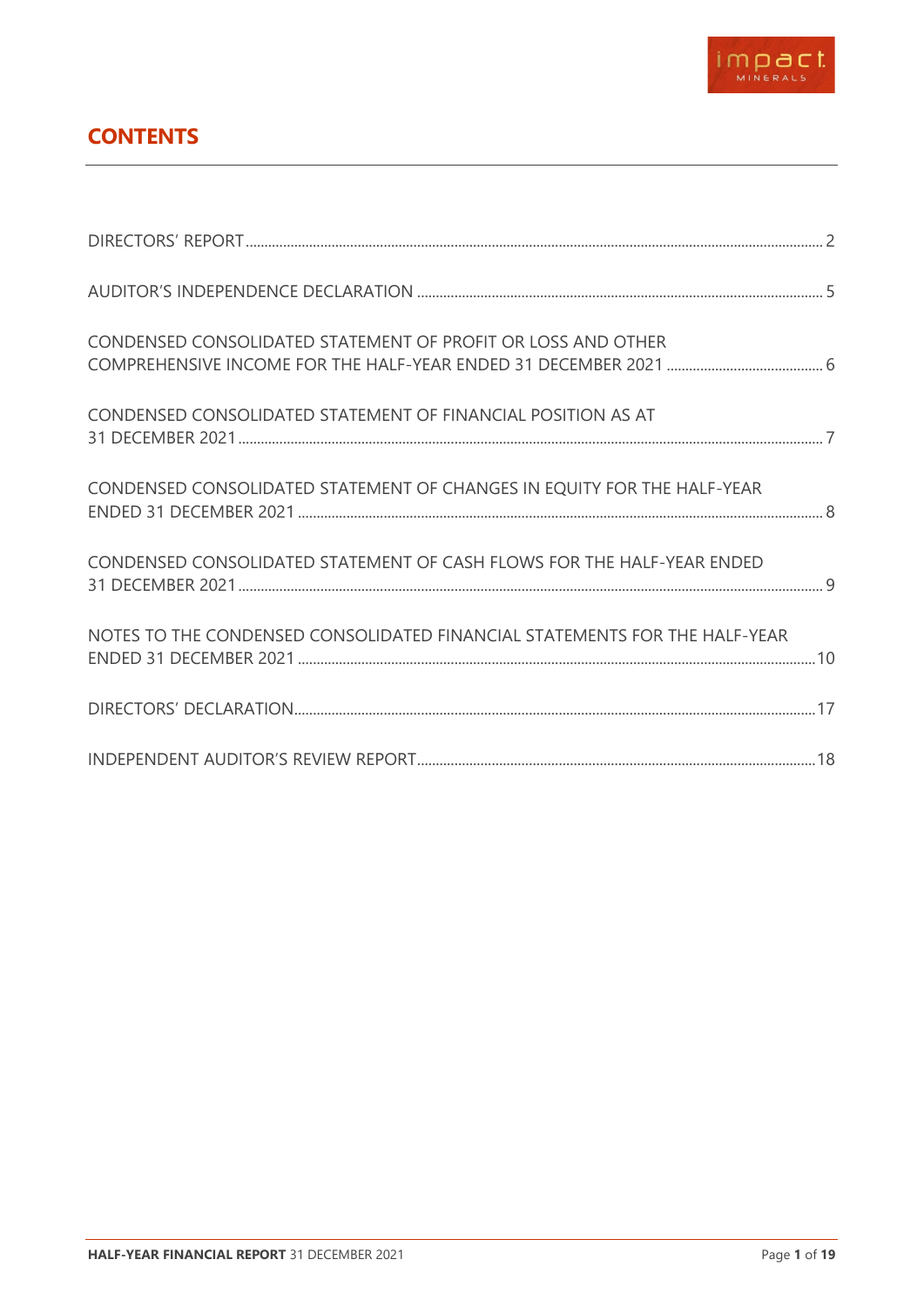

### <span id="page-2-0"></span>**DIRECTORS' REPORT**

Your Directors submit the financial report of the consolidated entity for the half-year ended 31 December 2021.

#### **DIRECTORS**

The names of directors who held office during or since the end of the half-year and until the date of this report are as below. Directors were in office for this entire period unless otherwise stated.

- Peter Unsworth Non-Executive Director
- Michael Jones Managing Director
- Paul Ingram Non-Executive Director
- Frank Bierlein Non-Executive Director (appointed 13 October 2021)
- Markus Elsasser Non-Executive Director (retired 31 January 2022)

#### **PRINCIPAL ACTIVITIES**

The principal activity of the Group during the financial year was exploration for deposits of nickel, gold, copper and platinum group elements.

#### **REVIEW OF OPERATIONS**

#### **Arkun Nickel-Copper-PGM Project, WA (IPT 100%)**

The Arkun project covers about 2,000 sq km in the central Wheatbelt of Western Australia and is prospective for a wide range of commodities. The Arkun project is very poorly explored with no previous drilling.

During the period 11 targets for Ni-Cu-PGM, 11 targets for lithium-cesium-tantalum (LCT) pegmatites and numerous targets for Rare Earth Elements (REE) and rubidium were identified with soil anomalies for both styles of mineralisation extending over significant areas of many hundreds of metres on reconnaissance traverses. The REE comprise both heavy and light rare earth elements including the valuable elements neodymium, praseodymium, dysprosium, terbium, ytterbium, cerium and lanthanum.

Follow up work including field checking and rock chip sampling is in progress with land access negotiations to commence as soon as practicable.

#### **New Projects in Western Australia**

In December 2021 Impact announced that it had entered in to four joint venture projects with the right to earn up to an 80%. The projects are Jumbo, Narryer, Dalgaranga and Hopetoun, covering almost 1,000 square kilometres and prospective for nickel-copper-PGM, lithium and other metals.

At Hopetoun a copper-gold target was drill tested and a thick alteration zone with abundant pyrite sulphide over four metres at end-of-hole was intersected. However extremely difficult drilling conditions precluded the continuation of RC drilling. A diamond drill rig is being sourced for follow up work in 2022.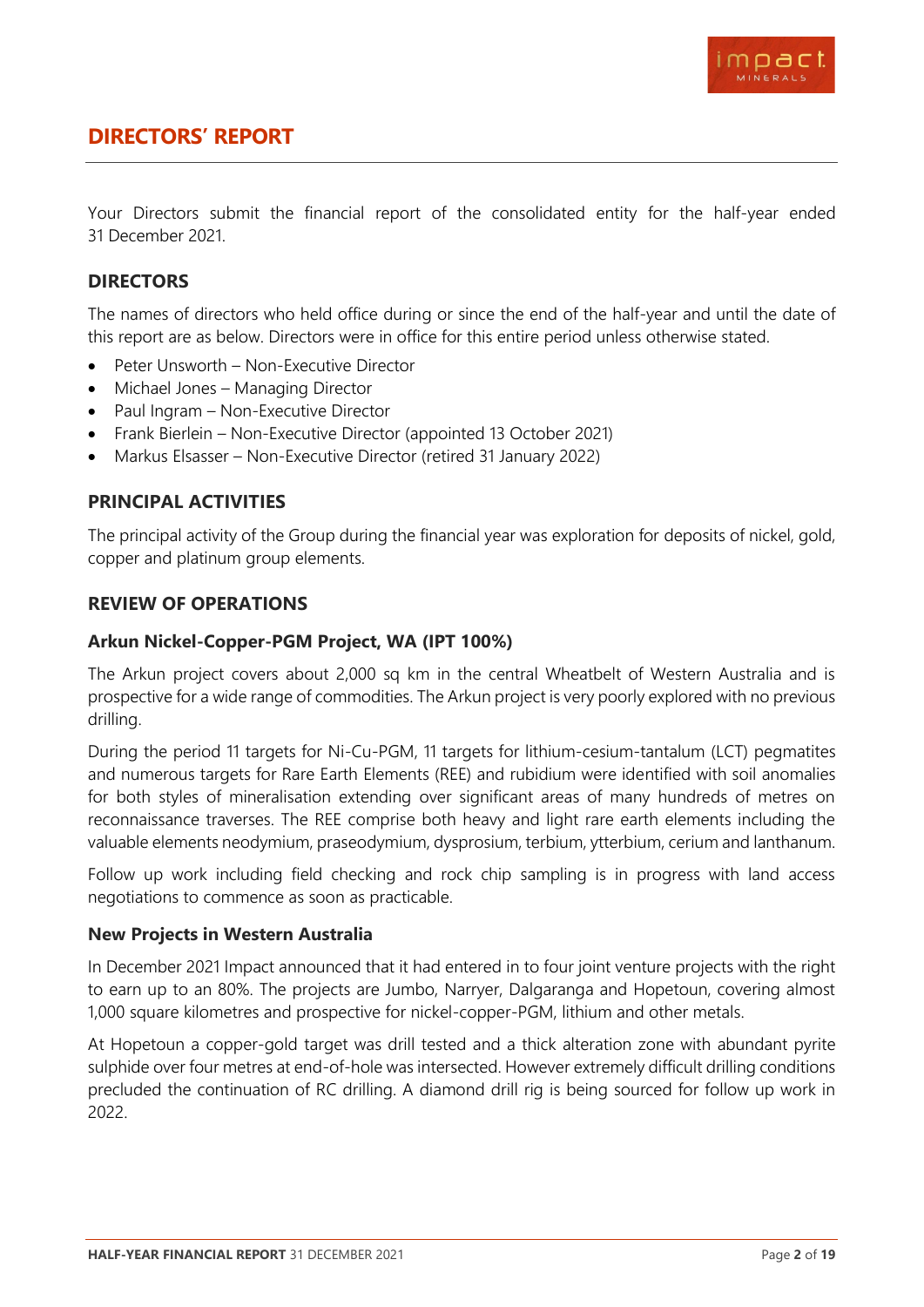#### **Doonia Gold Project, WA (IPT 80%)**

The Doonia gold project lies about 80 km east of the St Ives gold mining district and was acquired because of large poorly gold+bismuth soil geochemistry anomaly up to 2.5 km by 1.5 km in size centred over a cluster of smaller near-surface magnetic anomalies. The project has strong geophysical and geochemical similarities to the recent Burns discovery (ASX:LEX) located 20km west of Doonia.

During the period all statutory approvals were received and a drill programme to test the soil anomaly was commenced in January 2022.

#### **Commonwealth Gold-Silver-Zinc-Lead-Copper Project, NSW (IPT 100%)**

The Commonwealth Project comprises six 100% owned exploration licences that cover about 853 km2 of the highly prospective Lachlan Fold Belt about 100 km north of Orange in NSW. The belt is host to many major gold-silver-copper mines including the Cadia-Ridgeway deposits that contain at least 25 million ounces of gold and 5 million tonnes of copper.

During the period drill results were received from the Apsley prospect and a large halo of copper and associated altered rocks covering a 1,000 metre by 1,000 metre by 350 metre deep area was identified. The halo contains up to nearly 250 metre thick drill intercepts averaging from 100 ppm to 200 ppm copper with associated molybdenum and alteration minerals typical of the outer zones of a porphyry copper-gold system. Similar copper values and alteration at the Ridgeway Mine occur within only 200 metres to 300 metres of the high grade core.

Metal zonation patterns have identified three areas for follow up work.

#### **Broken Hill Project, NSW (IPT 100%)**

The Broken Hill Project comprises 850 km2 of exploration licences located southeast of Broken Hill, NSW and is prospective for: nickel-copper-cobalt-PGE mineralisation associated with ultramafic rocks; zinc-lead-silver mineralisation hosted by metasedimentary rocks and amphibolite (Broken Hill style); and pyrite-cobalt deposits similar to Thackaringa (72Mt at 852 ppm cobalt, 9.3% sulphur and 10% iron).

During the period IGO joint ventured into two of Impact's tenements that are prospective for nickelcopper-PGE. The principal terms of the Joint venture are: IGO to spend \$18 million over 8 years to earn a 75% interest in EL7390 and EL8234 in two stages: \$6 million to earn a 51% interest and a further \$12 million to earn a further 24% interest. There is a minimum expenditure of \$500,000 before withdrawal. IGO commenced a ground electromagnetic survey over the two tenements in January 2022.

#### **FINANCIAL PERFORMANCE AND FINANCIAL POSITION**

During the half-year the Group reported an operating loss after tax of \$1,083,540 (half-year to 31 December 2020: loss of \$1,321,493). As at 31 December 2021 the Group had net assets of \$15,497,736 (30 June 2021: \$15,632,776) including \$1,479,003 of cash and cash equivalents (30 June 2021: \$3,415,778).

The impact of the Coronavirus (COVID-19) pandemic is ongoing and while it has not significantly impacted the entity up to 31 December 2021, it is not practicable to estimate the potential impact, positive or negative, after the reporting date. The situation is rapidly developing and is dependent on measures imposed by the Australian Government and other countries, such as maintaining social distancing requirements, quarantine, travel restrictions and any economic stimulus that may be provided.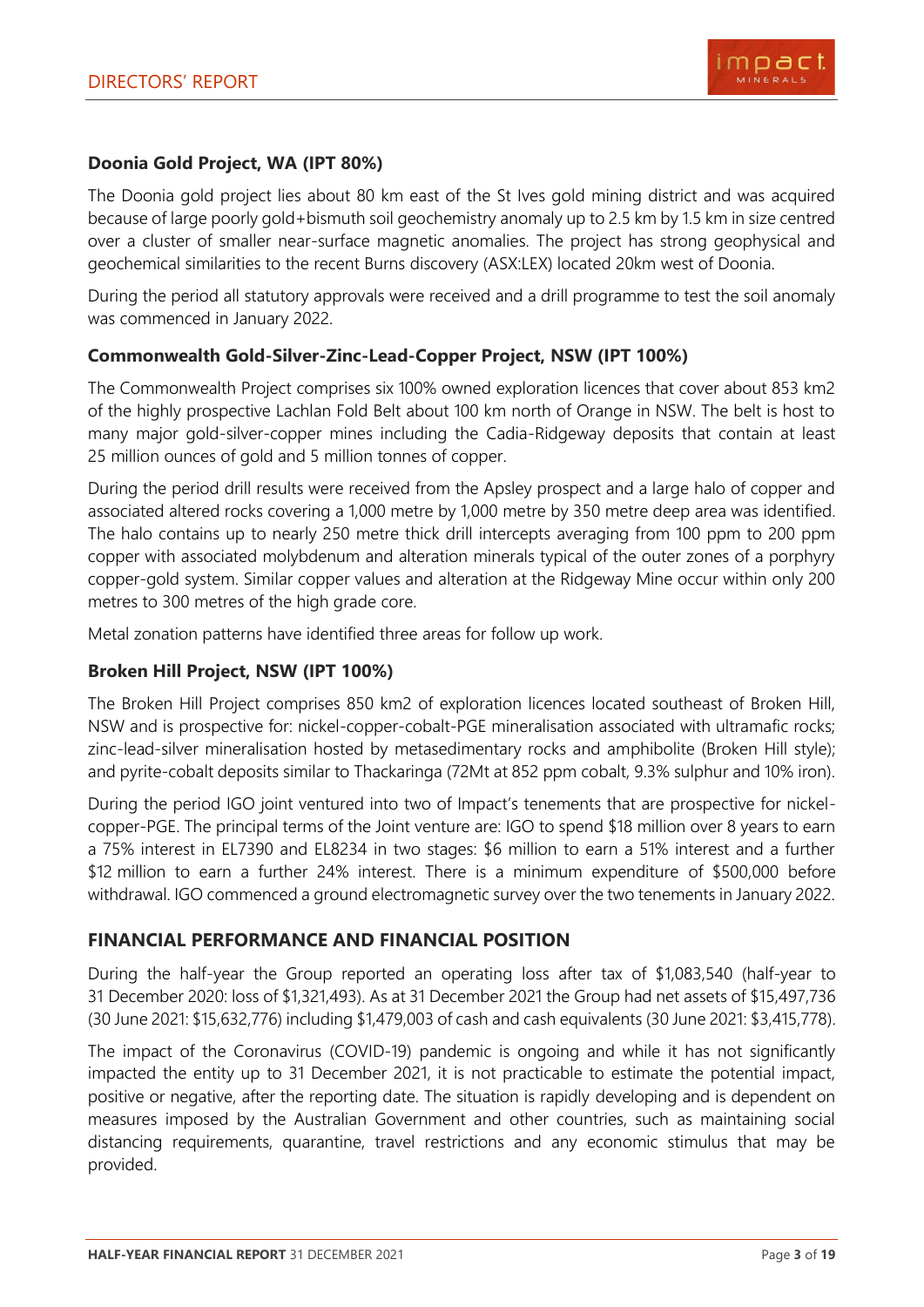

#### **AUDITOR'S DECLARATION**

Section 307C of the *Corporations Act 2001* requires our auditors, Hall Chadwick WA Audit Pty Ltd, to provide the directors of the company with an Independence Declaration in relation to the review of the half-year financial report. This Independence Declaration is set out on the following page and forms part of this directors' report for the half-year ended 31 December 2021.

This report is signed in accordance with a resolution of the Board of Directors.

Ramont 2

Peter Unsworth **Chairman** Perth, 11 March 2022

#### **Competent Person's Statement**

The review of exploration activities and results contained in this report is based on information compiled by Dr Mike Jones, a Member of the Australian Institute of Geoscientists. He is a director of the Company and works for Impact Minerals Limited. He has sufficient experience which is relevant to the style of mineralisation and types of deposits under consideration and to the activity which he is undertaking to qualify as a Competent Person as defined in the 2012 edition of the Australasian Code for Reporting of Exploration Results, Mineral Resources and Ore Reserves (the JORC Code). Dr Jones has consented to the inclusion in the report of the matters based on his information in the form and context in which it appears.

#### **Forward Looking Statements**

This document may contain certain forward-looking statements. Forward-looking statements include but are not limited to statements concerning Impact Minerals Limited's (Impact's) current expectations, estimates and projections about the industry in which Impact operates, and beliefs and assumptions regarding Impact's future performance. When used in this document, words such as "anticipate", "could", "plan", "estimate", "expects", "seeks", "intends", "may", "potential", "should", and similar expressions are forward-looking statements. Although Impact believes that its expectations reflected in these forward-looking statements are reasonable, such statements are subject to known and unknown risks, uncertainties and other factors, some of which are beyond the control of Impact and no assurance can be given that actual results will be consistent with these forwardlooking statements.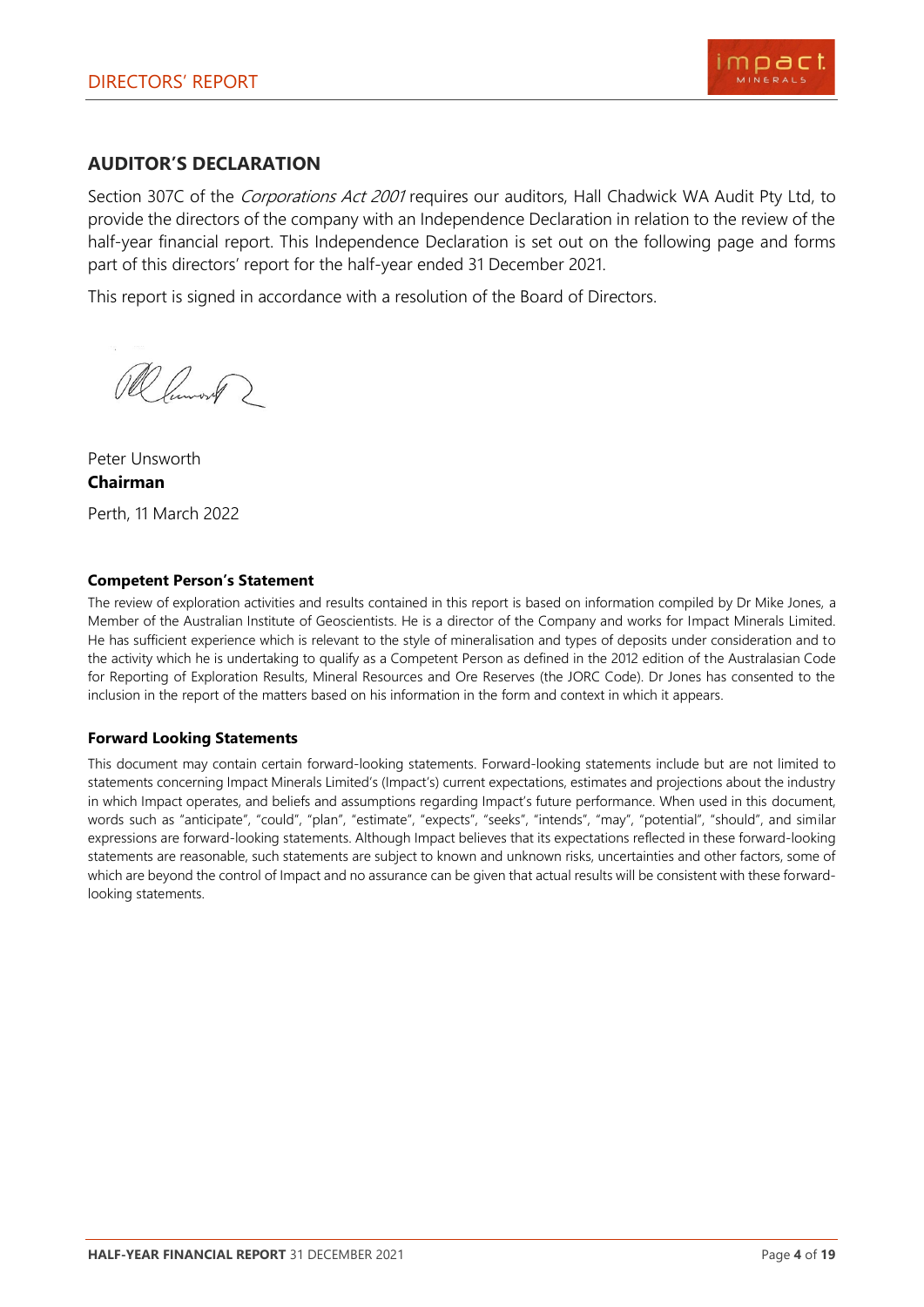

To the Board of Directors

#### AUDITOR'S INDEPENDENCE DECLARATION UNDER SECTION 307C OF THE CORPORATIONS ACT 2001

As lead audit Director for the review of the financial statements of Impact Minerals Limited for the halfyear ended 31 December 2021, I declare that to the best of my knowledge and belief, there have been no contraventions of:

- the auditor independence requirements of the *Corporations Act 2001* in relation to the review; and
- any applicable code of professional conduct in relation to the review.

Yours faithfully,

Hall Chadwick **HALL CHADWICK WA AUDIT PTY LTD MARK DELAURENTIS CA**

K Delsureatt

**Director**

Dated this 11<sup>th</sup> day of March 2022 Perth, Western Australia



An Association of Independent

A Member of PrimeGlobal

**Accounting Firms** 

PERTH . SYDNEY . MELBOURNE . BRISBANE . ADELAIDE . DARWIN

Hall Chadwick WA Audit Pty Ltd ABN 33 121 222 802 Liability limited by a scheme approved under Professional Standards Legislation. Hall Chadwick Association is a national group of independent Chartered Accountants and Business Advisory firms.

PO Box 1288 Subiaco WA 6904 283 Rokeby Rd Subiaco WA 6008 T: +61 8 9426 0666

hallchadwickwa.com.au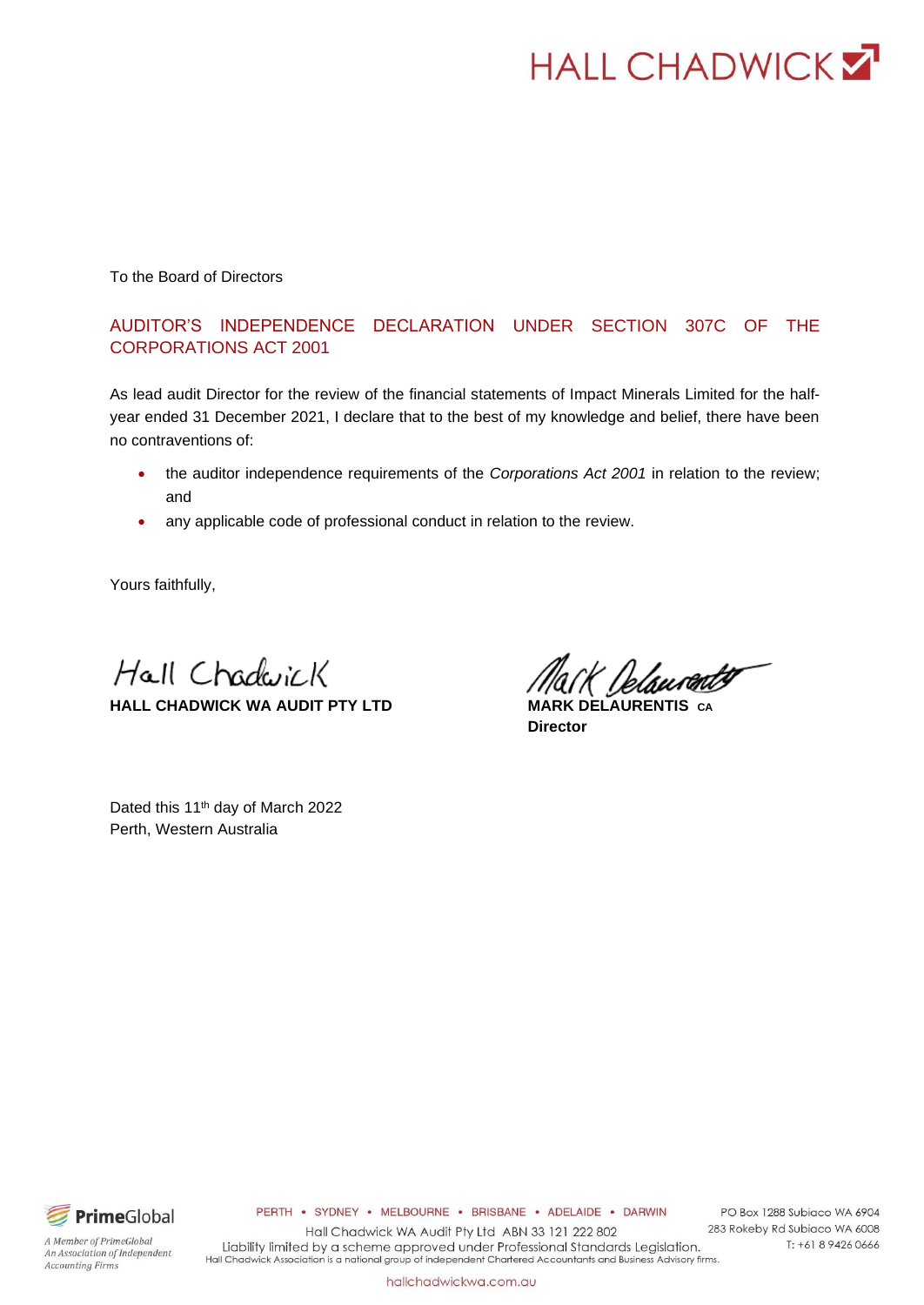## <span id="page-6-0"></span>**CONDENSED CONSOLIDATED STATEMENT OF PROFIT OR LOSS AND OTHER COMPREHENSIVE INCOME FOR THE HALF-YEAR ENDED 31 DECEMBER 2021**

|                                                        |                | CONSOLIDATED |             |  |
|--------------------------------------------------------|----------------|--------------|-------------|--|
|                                                        |                | 31 Dec 2021  | 31 Dec 2020 |  |
|                                                        | <b>Notes</b>   | \$           | \$          |  |
|                                                        |                |              |             |  |
| Interest and other income                              | 3              | 2,840        | 32,952      |  |
| Other income                                           | 3              | 114,859      |             |  |
|                                                        |                | 117,699      | 32,952      |  |
| Employee benefits expense                              |                | (746, 778)   | (248, 680)  |  |
| Corporate and administration expenditure               |                | (349, 932)   | (394, 289)  |  |
| Depreciation and amortisation expense                  |                | (8, 505)     | (20, 609)   |  |
| Occupancy                                              |                | (40, 297)    | (24, 886)   |  |
| Impairment of exploration expenditure                  | $\overline{7}$ | (55, 727)    | (665, 981)  |  |
| Loss before income tax expense                         |                | (1,083,540)  | (1,321,493) |  |
| Income tax expense                                     |                |              |             |  |
| <b>Net Loss from continuing operations</b>             |                | (1,083,540)  | (1,321,493) |  |
| Other comprehensive income / (loss)                    |                |              |             |  |
| Items that will not be reclassified to profit or loss  |                |              |             |  |
| Change in the fair value of financial assets           | 6              | 367,500      |             |  |
| Other comprehensive income (net of tax)                |                | 367,500      |             |  |
| Total comprehensive loss for the period                |                | (716, 040)   | (1,321,493) |  |
| Total comprehensive loss attributable to the owners of |                |              |             |  |
| <b>Impact Minerals Limited</b>                         |                | (716, 040)   | (1,321,493) |  |
| Loss attributable to the owners of Impact Minerals     |                | Cents        | Cents       |  |
| <b>Limited</b>                                         |                | per share    | per share   |  |
| Basic Profit/(Loss) per share                          | 13             | (0.05)       | (0.08)      |  |

The Consolidated Statement of Profit or Loss and Other Comprehensive Income should be read in conjunction with the accompanying notes.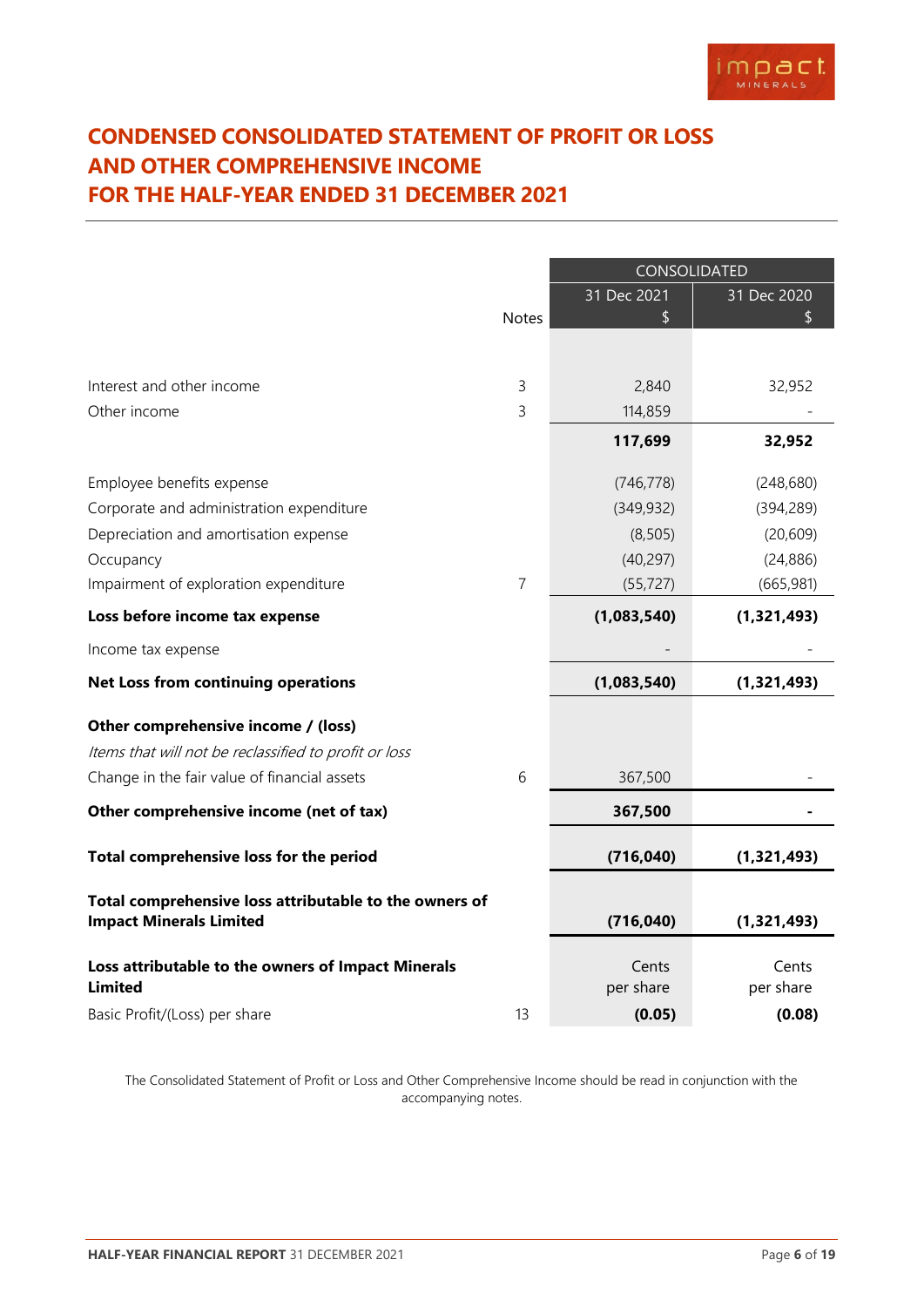

## <span id="page-7-0"></span>**CONDENSED CONSOLIDATED STATEMENT OF FINANCIAL POSITION AS AT 31 DECEMBER 2021**

|                                            |                | CONSOLIDATED   |                |  |
|--------------------------------------------|----------------|----------------|----------------|--|
|                                            |                | 31 Dec 2021    | 30 Jun 2021    |  |
|                                            | <b>Notes</b>   | \$             | \$             |  |
| <b>Current Assets</b>                      |                |                |                |  |
| Cash and cash equivalents                  | 4              | 1,479,003      | 3,415,778      |  |
| Trade and other receivables                |                | 94,889         | 38,999         |  |
| Other current assets                       |                | 27,049         | 27,047         |  |
| Assets held for sale                       | 5              |                | 115,141        |  |
| <b>Total Current Assets</b>                |                | 1,600,941      | 3,596,965      |  |
| <b>Non-Current Assets</b>                  |                |                |                |  |
| Financial assets                           | 6              | 562,500        | 145,000        |  |
| Property, plant and equipment              |                | 22,281         | 25,319         |  |
| Exploration expenditure                    | $\overline{7}$ | 13,490,809     | 11,993,262     |  |
| Other non-current assets                   |                | 277,555        | 262,555        |  |
| <b>Total Non-Current Assets</b>            |                | 14,353,145     | 12,426,136     |  |
| <b>TOTAL ASSETS</b>                        |                | 15,954,086     | 16,023,101     |  |
| <b>Current Liabilities</b>                 |                |                |                |  |
| Trade and other payables                   |                | 324,010        | 299,789        |  |
| Short-term provisions                      |                | 132,340        | 90,536         |  |
| <b>Total Current Liabilities</b>           |                | 456,350        | 390,325        |  |
| <b>TOTAL LIABILITIES</b>                   |                | 456,350        | 390,325        |  |
| <b>NET ASSETS</b>                          |                | 15,497,736     | 15,632,776     |  |
| <b>EQUITY</b>                              |                |                |                |  |
| Issued capital                             | 8              | 53,787,639     | 53,787,639     |  |
| Option reserve                             | 8              | 1,330,196      | 901,996        |  |
| Financial asset reserve                    | 9              | 412,500        | 45,000         |  |
| Transactions with non-controlling interest |                | (1, 161, 069)  | (1,161,069)    |  |
| Accumulated losses                         |                | (38, 871, 530) | (37, 940, 790) |  |
| <b>TOTAL EQUITY</b>                        |                | 15,497,736     | 15,632,776     |  |

The Consolidated Statement of Financial Position should be read in conjunction with the accompanying notes.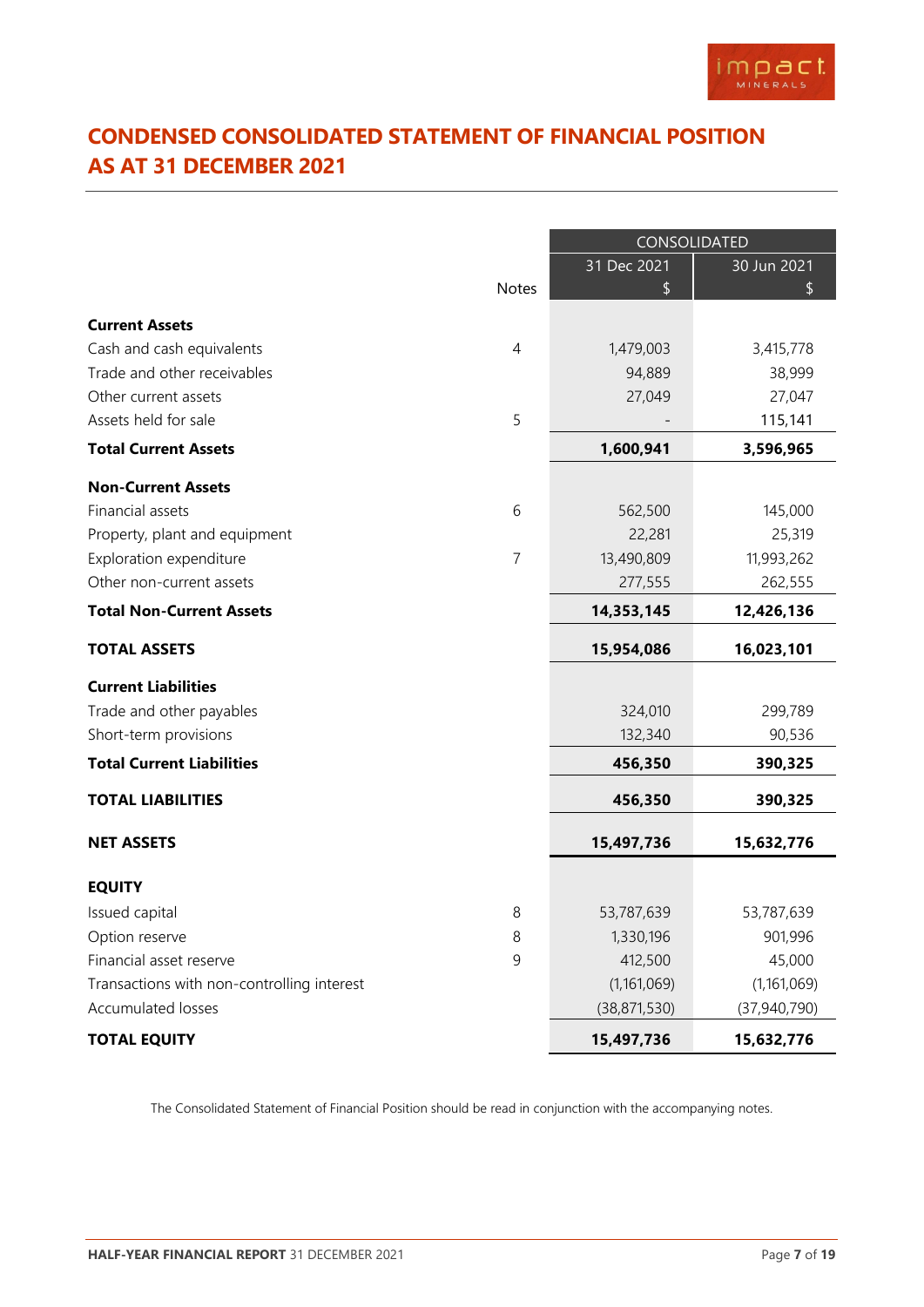## <span id="page-8-0"></span>**CONDENSED CONSOLIDATED STATEMENT OF CHANGES IN EQUITY FOR THE HALF-YEAR ENDED 31 DECEMBER 2021**

|                                                                | <b>Issued</b><br>capital<br>\$ | Option<br>reserve<br>\$ | Financial asset<br>reserve<br>\$ | <b>Transactions</b><br>with non-<br>controlling<br>interest<br>\$ | Accumulated<br>losses<br>\$      | Total<br>equity<br>\$ |
|----------------------------------------------------------------|--------------------------------|-------------------------|----------------------------------|-------------------------------------------------------------------|----------------------------------|-----------------------|
| <b>Balance at 1 July 2020</b>                                  | 46,931,843                     | 1,005,268               |                                  |                                                                   | $(1, 161, 069)$ $(33, 398, 966)$ | 13,377,076            |
| Loss for the period                                            |                                |                         |                                  |                                                                   | (1, 321, 493)                    | (1,321,493)           |
| Other comprehensive<br>income                                  |                                |                         |                                  |                                                                   |                                  |                       |
| <b>Total comprehensive loss</b><br>for the half-year           |                                |                         |                                  |                                                                   | (1,321,493)                      | (1,321,493)           |
| <b>Transactions with owners</b><br>in their capacity as owners |                                |                         |                                  |                                                                   |                                  |                       |
| Shares issued                                                  | 3,253,750                      |                         |                                  |                                                                   |                                  | 3,253,750             |
| Share issue costs                                              | (214, 969)                     |                         |                                  |                                                                   |                                  | (214, 969)            |
| Exercise of options                                            | 54,160                         | (54, 160)               |                                  |                                                                   |                                  |                       |
| Fair value of options issued                                   |                                | 138,838                 |                                  |                                                                   |                                  | 138,838               |
| Fair value of options expired                                  |                                | (218, 350)              |                                  |                                                                   | 218,350                          |                       |
| <b>Balance at 31 December</b><br>2020                          | 50,024,784                     | 871,596                 |                                  |                                                                   | $(1,161,069)$ $(34,502,109)$     | 15,233,202            |
| <b>Balance at 1 July 2021</b>                                  | 53,787,639                     | 901,996                 | 45,000                           |                                                                   | $(1,161,069)$ $(37,940,790)$     | 15,632,776            |
| Loss for the period                                            |                                |                         |                                  |                                                                   | (1,083,540)                      | (1,083,540)           |
| Other comprehensive                                            |                                |                         |                                  |                                                                   |                                  |                       |
| income                                                         |                                |                         | 367,500                          |                                                                   |                                  | 367,500               |
| <b>Total comprehensive loss</b><br>for the half-year           |                                |                         | 367,500                          |                                                                   | (1,083,540)                      | (716, 040)            |
| <b>Transactions with owners</b><br>in their capacity as owners |                                |                         |                                  |                                                                   |                                  |                       |
| Fair value of options issued                                   |                                | 581,000                 |                                  |                                                                   |                                  | 581,000               |
| Fair value of options expired                                  |                                | (152, 800)              |                                  |                                                                   | 152,800                          |                       |
| <b>Balance at 31 December</b><br>2021                          | 53,787,639                     | 1,330,196               | 412,500                          |                                                                   | $(1,161,069)$ $(38,871,530)$     | 15,497,736            |

The Consolidated Statement of Changes in Equity should be read in conjunction with the accompanying notes.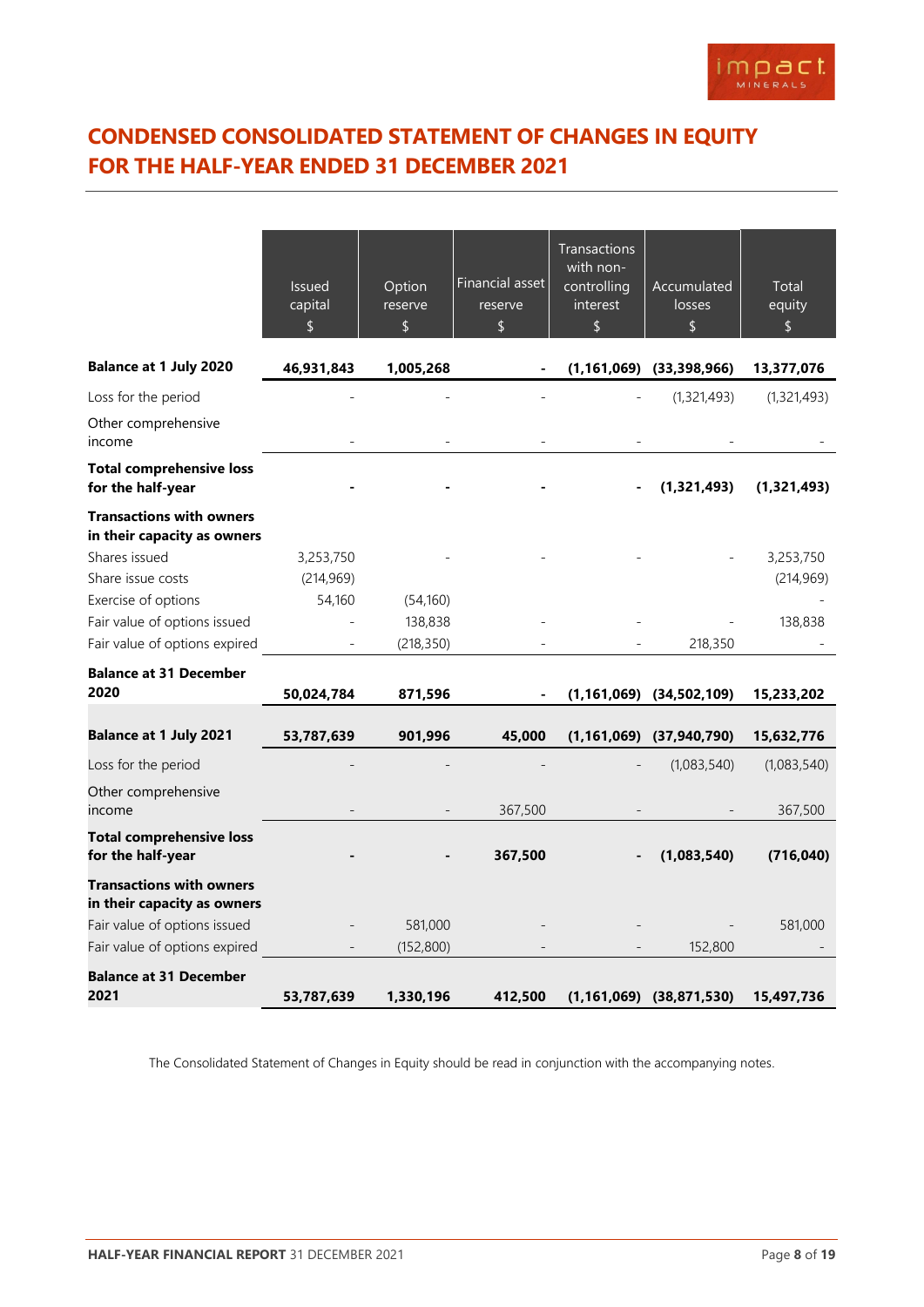## <span id="page-9-0"></span>**CONDENSED CONSOLIDATED STATEMENT OF CASH FLOWS FOR THE HALF-YEAR ENDED 31 DECEMBER 2021**

|                                                      |              | CONSOLIDATED |             |  |
|------------------------------------------------------|--------------|--------------|-------------|--|
|                                                      |              | 31 Dec 2021  | 31 Dec 2020 |  |
|                                                      | <b>Notes</b> |              |             |  |
| <b>CASH FLOWS FROM OPERATING ACTIVITIES</b>          |              |              |             |  |
| Payments to suppliers and employees                  |              | (571,160)    | (552, 614)  |  |
| Interest received                                    |              | 3,217        | 17,700      |  |
| Government rebates                                   |              |              | 67,470      |  |
| NET CASH FLOWS USED IN OPERATING ACTIVITIES          |              | (567, 943)   | (467, 444)  |  |
| <b>CASH FLOWS FROM INVESTING ACTIVITIES</b>          |              |              |             |  |
| Payments for property, plant and equipment           |              | (5,467)      | (15, 863)   |  |
| Payments for exploration activities                  |              | (1,418,365)  | (2,353,693) |  |
| Proceeds from the sale of tenements                  |              | 165,000      |             |  |
| Payments for the acquisition of tenements            |              | (110,000)    | (30,000)    |  |
| NET CASH FLOWS USED IN INVESTING ACTIVITIES          |              | (1,368,832)  | (2,399,556) |  |
| <b>CASH FLOWS FROM FINANCING ACTIVITIES</b>          |              |              |             |  |
| Proceeds from issue of shares                        |              |              | 3,245,000   |  |
| Share issue costs                                    |              |              | (214, 970)  |  |
| <b>NET CASH FLOWS FROM FINANCING ACTIVITIES</b>      |              |              | 3,030,030   |  |
| Net increase/(decrease) in cash and cash equivalents |              | (1,936,775)  | 163,030     |  |
| Cash and cash equivalents at beginning of the period |              | 3,415,778    | 2,431,426   |  |
| CASH AND CASH EQUIVALENTS AT END OF THE              |              |              |             |  |
| <b>PERIOD</b>                                        | 4            | 1,479,003    | 2,594,456   |  |

The Consolidated Statement of Cash Flows should be read in conjunction with the accompanying notes.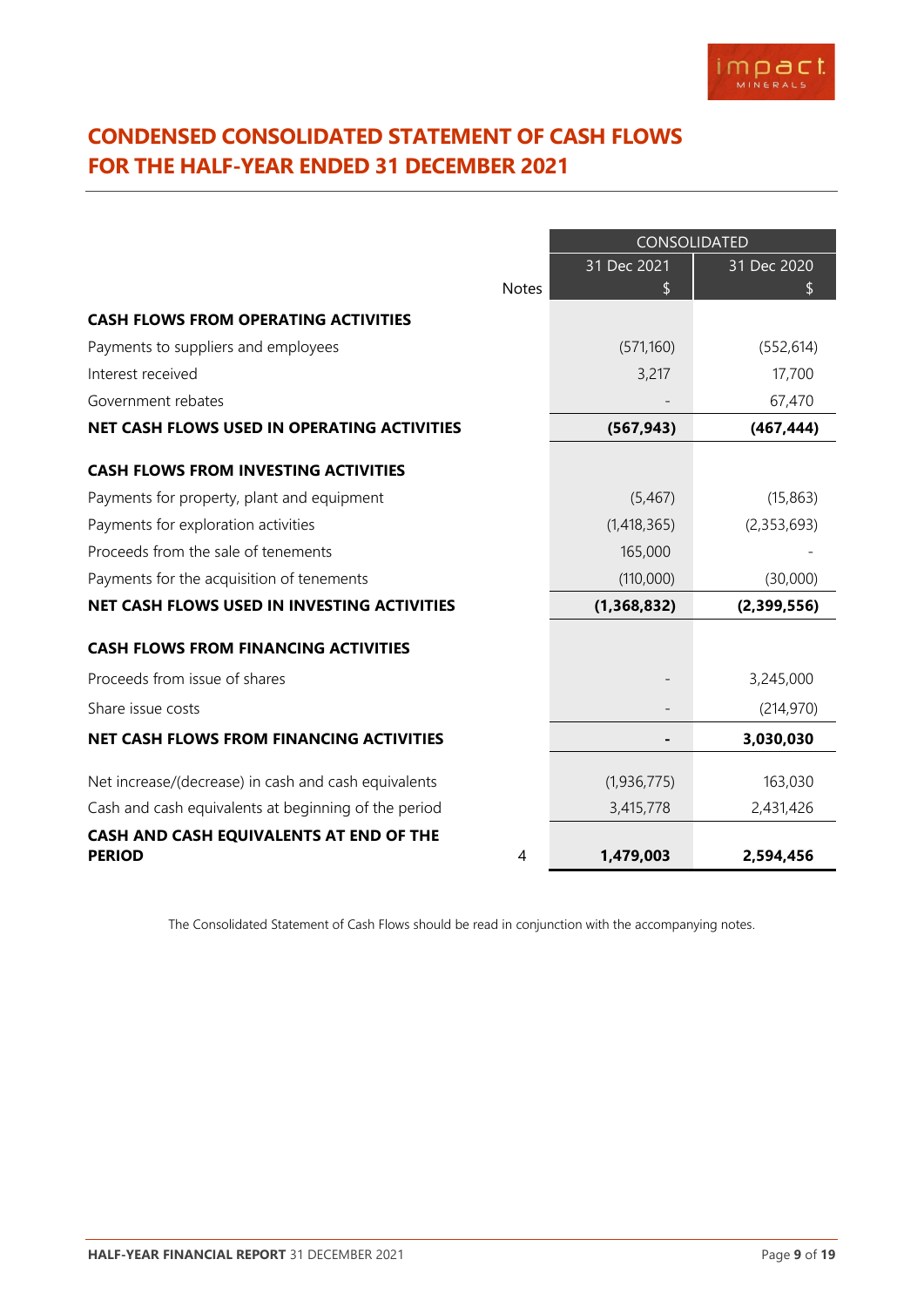

## <span id="page-10-0"></span>**NOTES TO THE CONDENSED CONSOLIDATED FINANCIAL STATEMENTS FOR THE HALF-YEAR ENDED 31 DECEMBER 2021**

#### **NOTE 1: STATEMENT OF SIGNIFICANT ACCOUNTING POLICIES**

#### **a) Basis of Preparation**

These general-purpose financial statements for the interim half-year reporting period ended 31 December 2021 have been prepared in accordance with the requirements of the Corporations Act 2001 and Australian Accounting Standards including AASB 134: Interim Financial Reporting.

This interim report is intended to provide users with an update on the latest annual financial statements of Impact Minerals Limited and its controlled entities (the consolidated entity). As such, it does not contain information that represents relatively insignificant changes occurring during the half-year within the consolidated entity. It is therefore recommended that this financial report be read in conjunction with the annual financial statements of the consolidated entity for the year ended 30 June 2021, together with any public announcements made during the half-year.

Except for Note 1(b) the accounting policies adopted are consistent with those of the previous financial year and corresponding interim reporting period.

The half-year financial statements have been prepared on the historical cost basis, except where stated. For the purpose of preparing the half-year financial statements, the half-year has been treated as a discrete reporting period.

#### **b) New accounting standards and interpretations**

The Group has adopted all of the new and revised Standards and Interpretations issued by the Australian Accounting Standards Board (AASB) that are relevant to its operations and effective for an annual accounting period that begins on or after 1 July 2021.

The adoption of the new and revised Standards and Interpretations have not had a material impact on this half-year financial report.

#### **c) Going Concern**

The interim financial report has been prepared on the going concern basis, which contemplates the continuity of normal business activity and the realisation of assets and the settlement of liabilities in the ordinary course of business.

The Consolidated Group generated a loss for the period of \$1,083,540 (2020: loss of \$1,321,493) and net cash outflows from operating activities of \$567,943 (2020: \$467,444). As at 31 December 2021 the Consolidated Group had a cash balance of \$1,479,003 (30 June 2021: \$3,415,778).

The ability of the Consolidated Group to continue as a going concern is principally dependent upon the ability of the Company to secure funds by raising capital from equity markets and managing cashflow in line with available funds. These conditions indicate a material uncertainty that may cast significant doubt about the ability of the Company to continue as a going concern. In the event the above matters are not achieved, the Company will be required to raise funds for working capital from debt or equity sources.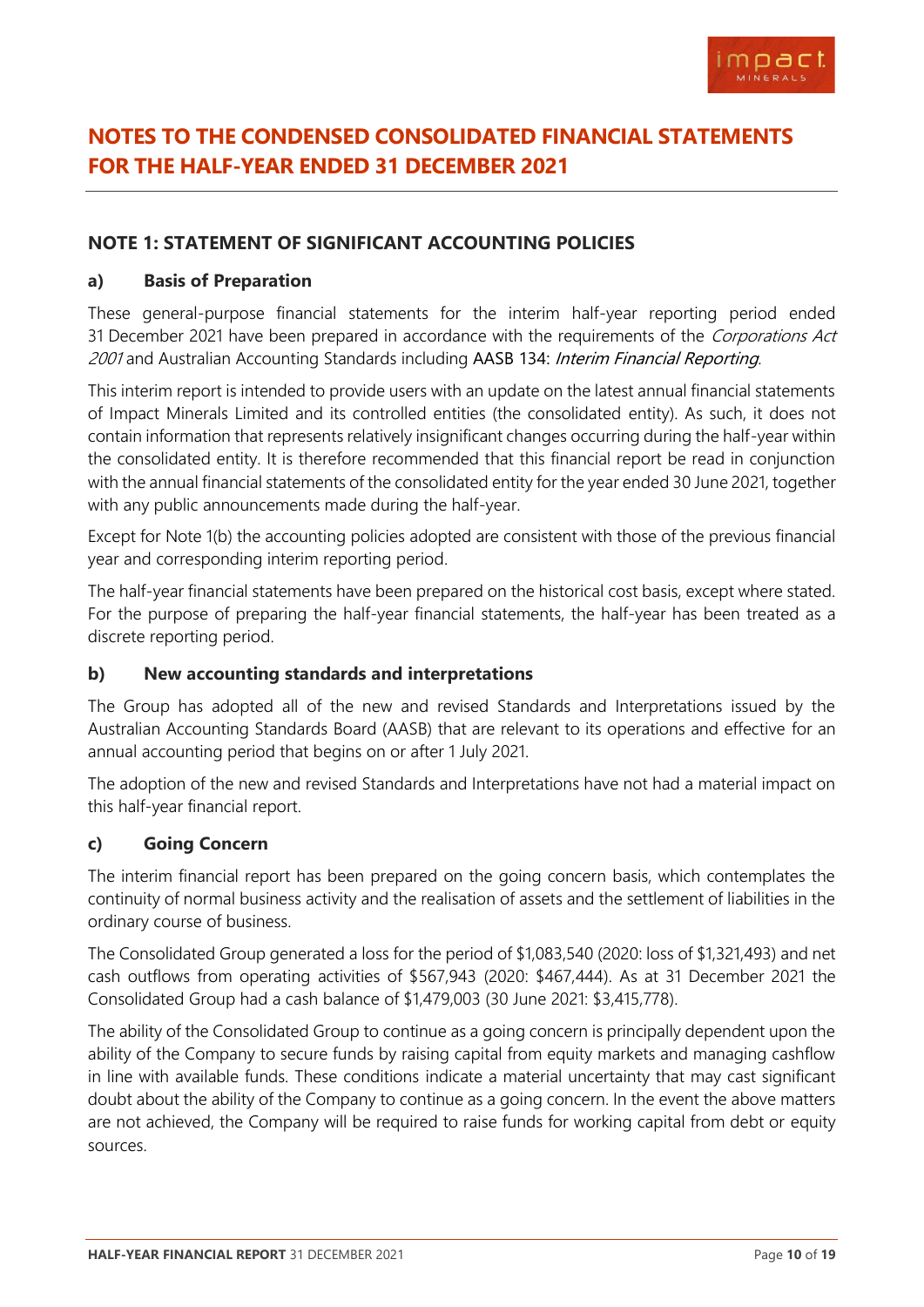The directors have prepared a cash flow forecast which indicates that the Consolidated Group will have sufficient cash flows to meet all commitments and working capital requirements for the 12-month period from the date of signing this financial report.

Based on the cash flow forecasts and other factors referred to above, the directors are satisfied that the going concern basis of preparation is appropriate. In particular, given the Company's history of raising capital to date, the directors are confident of the Company's ability to raise additional funds as and when they are required.

Should the Consolidated Group be unable to continue as a going concern it may be required to realise its assets and extinguish its liabilities other than in the normal course of business and at amounts different to those stated in the financial statements. The financial statements do not include any adjustments relating to the recoverability and classification of asset carrying amounts or to the amount and classification of liabilities that might result should the Company be unable to continue as a going concern and meet its debts as and when they fall due.

#### **NOTE 2: SEGMENT REPORTING**

Management has determined that the Group has one material reportable segment, being mineral exploration in Australia.

The Board has considered the requirements of AASB 8 Operating Segments and the internal reports that are reviewed by the chief operating decision maker (the Managing Director) in allocating resources and have concluded at this time that there are no separately identifiable segments.

#### **NOTE 3: INTEREST AND OTHER INCOME**

|                                          | 117,699     | 32,952      |
|------------------------------------------|-------------|-------------|
| Other income                             |             | 18,950      |
| Gain on sale of tenements (refer Note 5) | 114,859     |             |
| Interest income                          | 2,840       | 14,002      |
|                                          | 31 Dec 2021 | 31 Dec 2020 |

#### **NOTE 4: CASH AND CASH EQUIVALENTS**

| Cash at bank and on hand | 954,003   | 890,778   |
|--------------------------|-----------|-----------|
| Short-term deposits      | 525,000   | 2,525,000 |
|                          | 1,479,003 | 3,415,778 |

31 Dec 2021

30 Jun 2021

imnar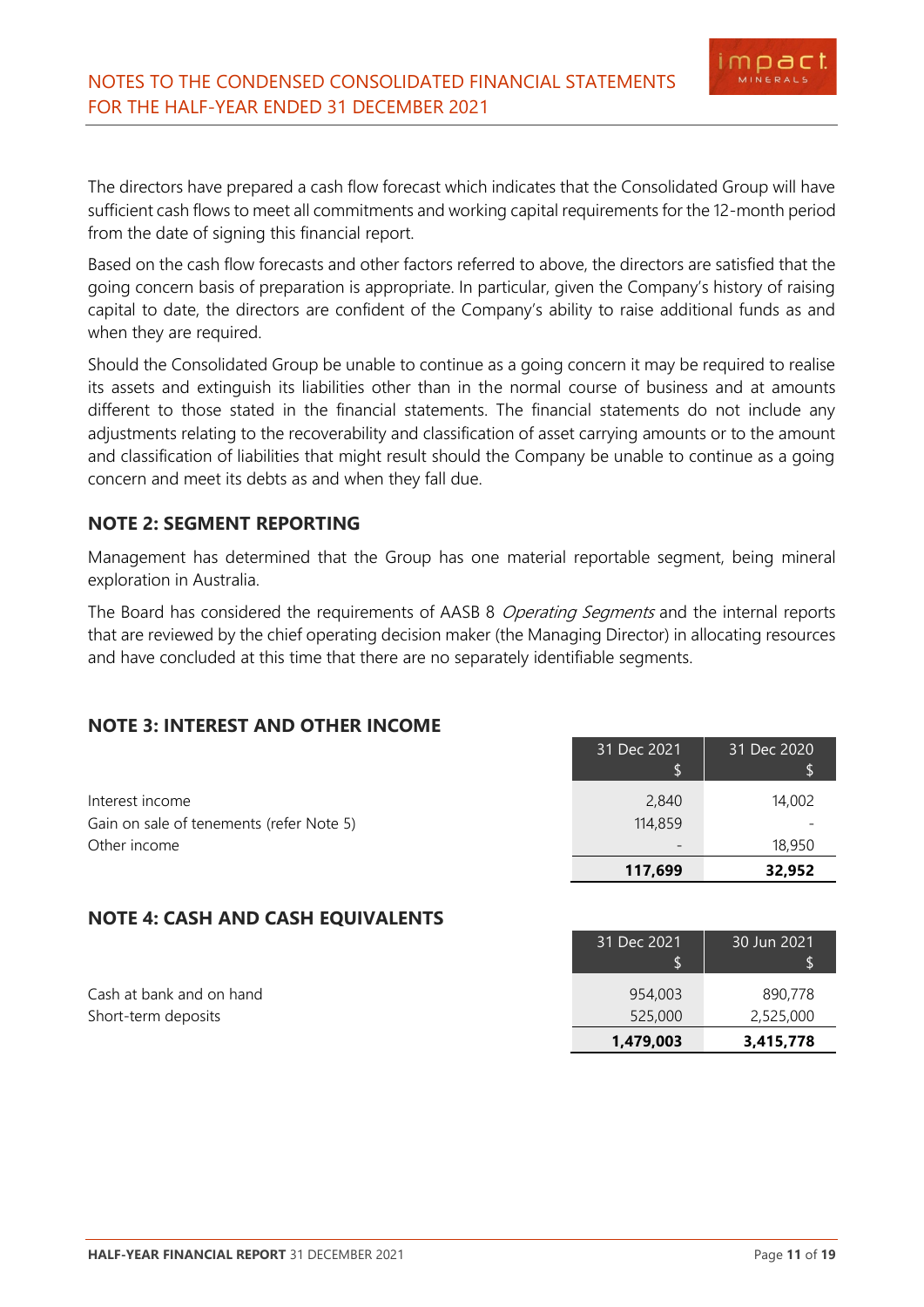#### **NOTE 5: ASSETS HELD FOR SALE**

| 31 Dec 2021 | 30 Jun 2021 |
|-------------|-------------|
|             | 115,141     |
|             | 115,141     |

Tenements held for sale

In February 2021, the Company announced that it had reached an agreement for the sale of tenement EL8632 and the northern part of block EL8505 in the Company's Lachlan Fold Belt portfolio to Orange Minerals Pty Ltd an unrelated company. The consideration being (a) a non-refundable deposit of \$15,000; (b) \$50,000 in shares in a company to be listed (ultimately Orange Minerals NL ASX:OMX); (c) \$180,000 in cash; and (c) a 1% Net Smelter Royalty.

At 30 June 2021 the sale had not been completed and the licences subject to this agreement were held at their carrying value.

During the reporting period the sale was completed, and the Company recognised a gain on the sale of the tenements of \$114,859. The Company also holds 250,000 shares in Orange Minerals NL.

#### **NOTE 6: FINANCIAL ASSETS**

|                          | 31 Dec 2021 | 30 Jun 2021 |
|--------------------------|-------------|-------------|
|                          |             |             |
| Opening balance          | 145,000     |             |
| Additions (refer Note 5) | 50,000      | 100,000     |
| Change in fair value     | 367,500     | 45,000      |
| Closing balance          | 562,500     | 145,000     |

The fair value of listed financial assets at fair value through profit and loss has been determined directly by reference to published price quotations in an active market, with movement in fair value recognised in other comprehensive income.

#### **NOTE 7: EXPLORATION EXPENDITURE**

|                                                    | 31 Dec 2021<br>ß. | 30 Jun 2021 |
|----------------------------------------------------|-------------------|-------------|
| Capitalised cost at the beginning of the period    | 11,993,262        | 10,946,163  |
| Exploration expenditure incurred during the period | 1,553,274         | 4,975,014   |
| Sale of Lachlan Fold Belt tenements                |                   | (115, 141)  |
| Sale of Clermont project                           |                   | (100,000)   |
| Impairment expense for the period                  | (55, 727)         | (3,712,774) |
|                                                    | 13,490,809        | 11,993,262  |

Exploration and evaluation expenditure incurred is accumulated in respect of each identifiable area of interest. These costs are only carried forward to the extent that they are expected to be recouped through the successful development of the area or where activities in the area have not yet reached a stage that permits reasonable assessment of the existence of economically recoverable reserves.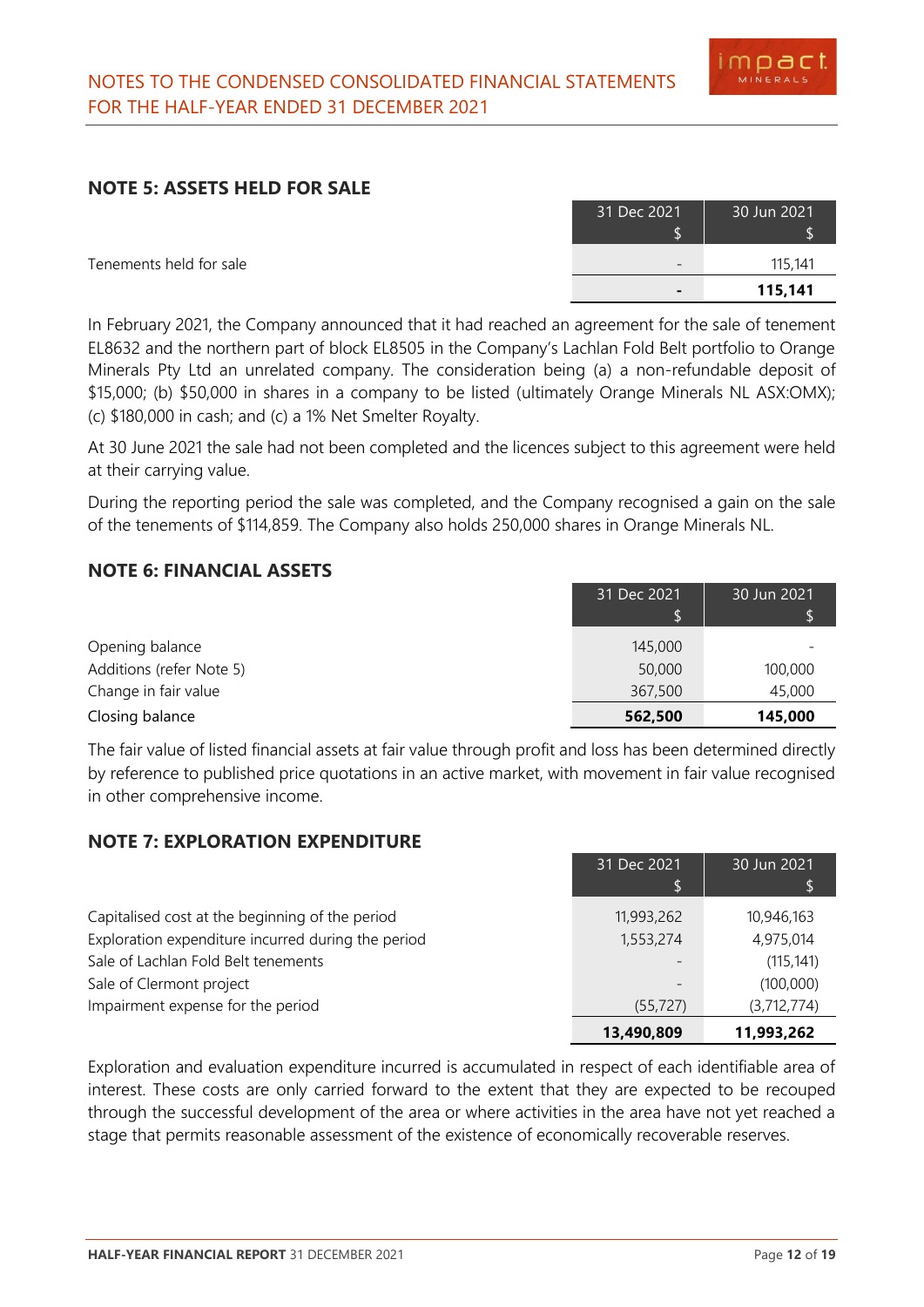#### **NOTE 8: ISSUED CAPITAL**

|                            | 31 Dec 2021 | 30 Jun 2021' |
|----------------------------|-------------|--------------|
|                            |             |              |
| Ordinary shares fully paid | 53,787,639  | 53,787,639   |
|                            |             |              |

#### **a) Movements in ordinary shares on issue**

|                                | HALF-YEAR ENDED 31 DEC 2021 |                          | YEAR ENDED 30 JUN 2021 |            |
|--------------------------------|-----------------------------|--------------------------|------------------------|------------|
|                                | No.                         | \$                       | No.                    |            |
| At the beginning of the period | 2,023,794,919               | 53,787,639               | 1,559,494,630          | 46,931,843 |
| - Placement <sup>(a)</sup>     |                             |                          | 216,333,333            | 3,245,000  |
| - Share issue (b)              |                             |                          | 838,065                | 18,750     |
| - Option conversion (c)        |                             |                          | 2,708,434              | 54,160     |
| - Share issue (d)              |                             | $\overline{\phantom{a}}$ | 1,996,215              | 40,000     |
| - Placement (e)                |                             | -                        | 242,424,242            | 4,000,000  |
| - Transaction costs            |                             |                          |                        | (502, 114) |
| At the end of the period       | 2,023,794,919               | 53,787,639               | 2,023,794,919          | 53,787,639 |

(a) In July 2020, the Company raised \$3,245,000 (before costs) via a placement of 216,333,333 new shares at an issue price of 1.5 cents each.

(b) During the financial year ended 30 June 2021, the Company issued a total of 838,065 new shares as part consideration for geological consulting services in relation to the identification of, and application for, the Doonia project.

- (c) During the financial year ended 30 June 2021, the Company issued 2,708,434 new shares for nil consideration on the cashless exercise of 8,000,000 employee options.
- (d) In January 2021, the Company issued 1,996,215 new shares as part consideration for geological consulting services in relation to the grant of the five tenements in the Yilgarn Craton of Western Australia (Arkun project).
- (e) In April 2021, the Company raised \$4,000,000 (before costs) via a placement of 242,424,242 new shares at an issue price of 1.65 cents each.

#### **b) Movements in options on issue**

|                                             | HALF-YEAR ENDED 31 DEC 2021 |            | YEAR ENDED 30 JUN 2021 |            |
|---------------------------------------------|-----------------------------|------------|------------------------|------------|
|                                             | No.                         | \$         | No.                    | \$         |
| At the beginning of the<br>reporting period | 157,000,000                 | 901,996    | 176,500,000            | 1,005,268  |
| Fair value of options issued                | 83,000,000                  | 581,000    | 4,000,000              | 169,238    |
| Options exercised                           |                             |            | (8,000,000)            | (54, 160)  |
| Options expired                             | (40,000,000)                | (152, 800) | (15,500,000)           | (218, 350) |
| At the end of the reporting<br>period       | 200,000,000                 | 1,330,196  | 157,000,000            | 901,996    |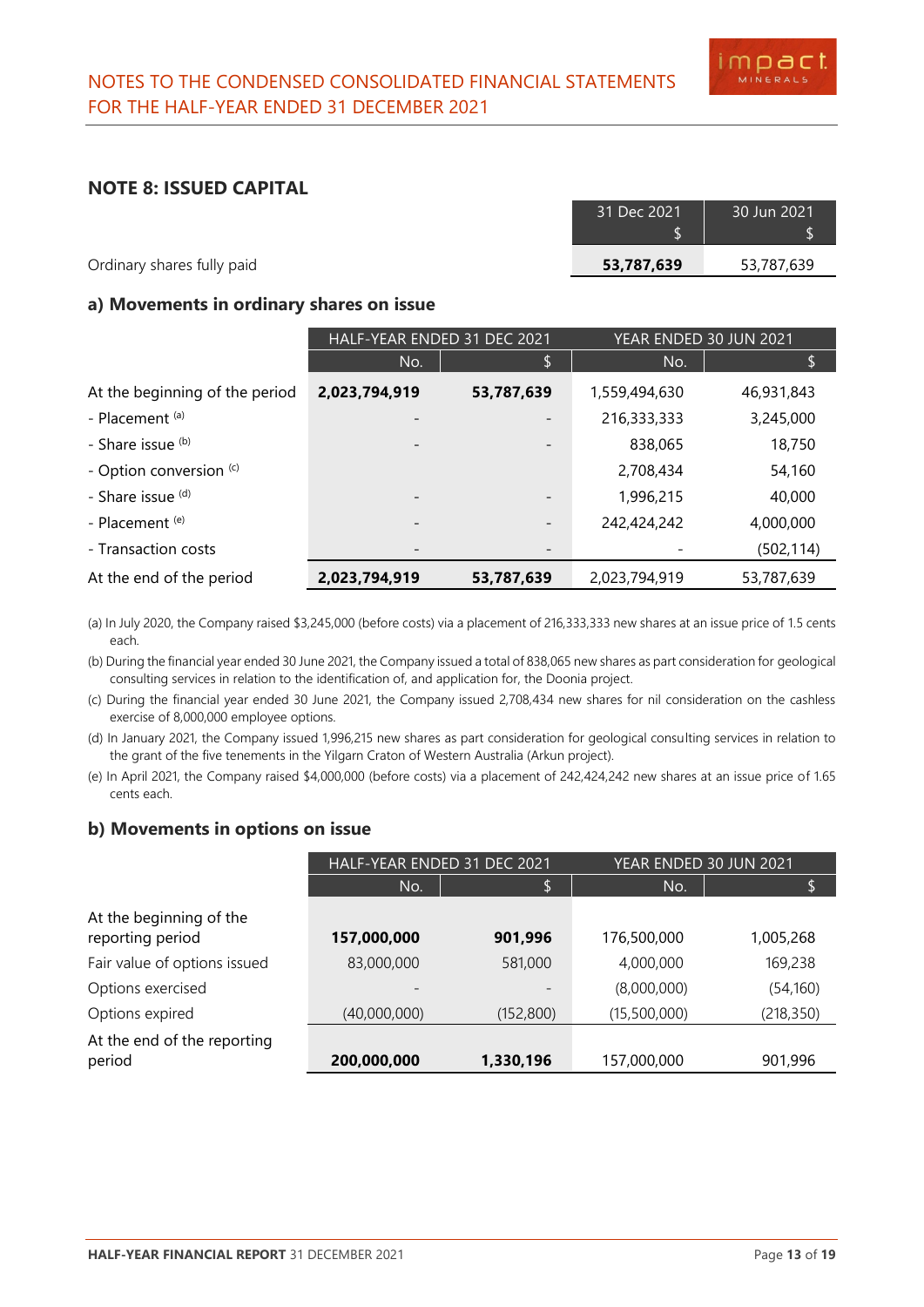#### **NOTE 9: FINANCIAL ASSET RESERVE**

|                                                                     | 31 Dec 2021 | 30 Jun 2021 |
|---------------------------------------------------------------------|-------------|-------------|
|                                                                     |             |             |
| <b>Financial asset reserve</b>                                      |             |             |
| Opening balance                                                     | 45,000      |             |
| Equity instruments at fair value through other comprehensive income | 367,500     | 45,000      |
| Closing balance                                                     | 412,500     | 45,000      |

#### **NOTE 10: SHARE BASED PAYMENTS**

On 30 November 2021, 62,000,000 unlisted options were granted to Directors (or their nominees) following shareholder approval at the 2021 Annual General Meeting. On 3 December 2021, 21,000,000 unlisted options were issued to employees under the Company's Director and Employee Acquisition Plan.

The fair value of options granted was determined using a Black-Scholes option pricing model that takes into account the exercise price, the term of the option, the share price at grant date, the expected price volatility of the underlying share and the risk-free rate for the term of the option.

The following table lists the model inputs for the options granted during the half-year ended 31 December 2021:

| <b>Inputs</b>             | Issue 45    | <b>Issue 46</b> |
|---------------------------|-------------|-----------------|
|                           |             |                 |
| Number of options         | 62,000,000  | 21,000,000      |
| Exercise price            | \$0.0217    | \$0.0217        |
| Grant date                | 30 Nov 2021 | 3 Dec 2021      |
| Expiry date               | 31 Oct 2025 | 31 Oct 2025     |
| Vesting date              | Immediate   | Immediate       |
| Share price at grant date | \$0.013     | \$0.013         |
| Historical volatility     | 91%         | 91%             |
| Risk-free interest rate   | 1.3%        | 1.3%            |
| Expected dividend yield   | $0\%$       | $0\%$           |

The share-based payment expense for the half-year was \$581,000 (2020: \$Nil).

#### **NOTE 11: CONTINGENCIES**

There has been no change in contingent liabilities or assets since the annual reporting date.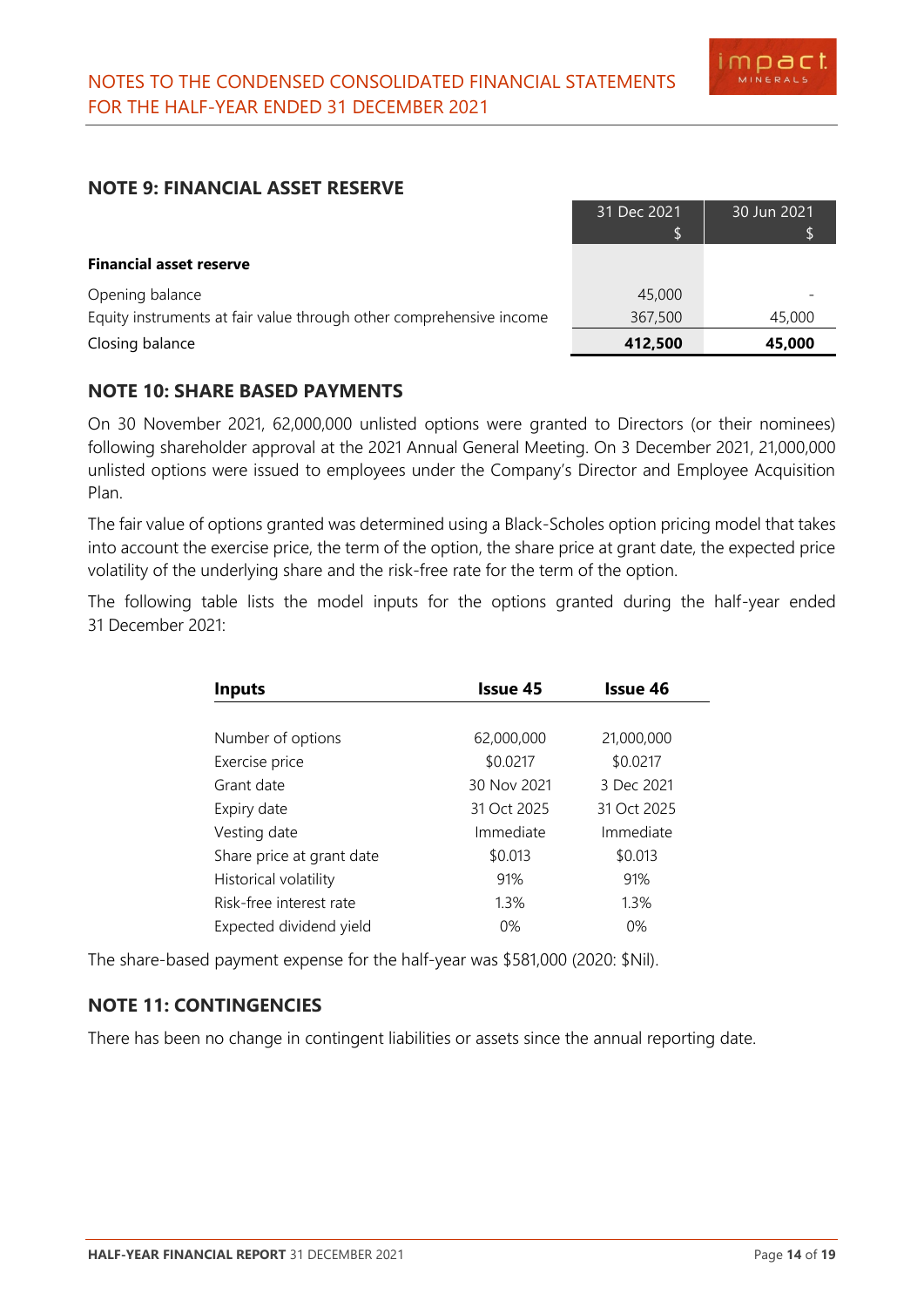

#### **NOTE 12: COMMITMENTS**

In order to maintain an interest in the exploration tenements in which the Group is involved, the Group is committed to meet the conditions under which the tenements were granted. The timing and amount of exploration expenditure commitments and obligations of the Group are subject to the minimum expenditure commitments required as per the Mining Act 1978 (Western Australia), the Mining Act 1992 (New South Wales) and the Mineral Resources Act 1989 (Queensland) and may vary significantly from the forecast based upon the results of the work performed which will determine the prospectivity of the relevant area of interest.

Since 30 June 2021, a number of new tenements have been acquired and this has had a material change in the exploration expenditure commitments on granted tenements held by the Group.

As at 31 December 2021, total exploration expenditure commitments on granted tenements held by the Group that have not been provided for in the financial statements and which cover the following 12 month period amount to \$1,520,201 (30 June 2021: \$2,112,089). For the period greater than 12 months to five years, commitments amount to \$9,856,959 (30 June 2021: \$5,143,297). For the period greater than five years, commitments amount to \$384,333 (30 June 2021: \$Nil). These obligations are also subject to variations by farm-out arrangements, or sale of the relevant tenements.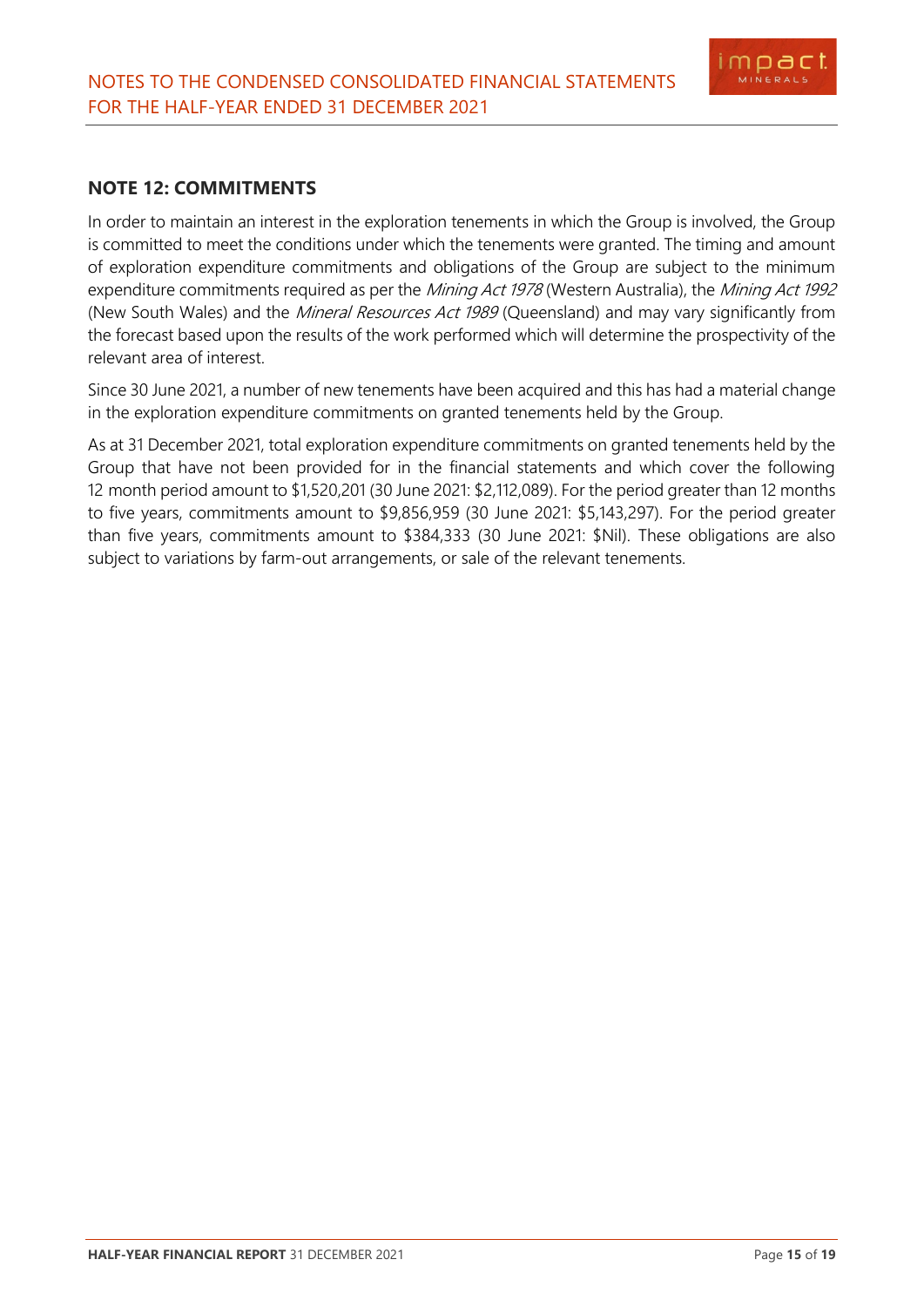#### **NOTE 13: EARNINGS PER SHARE**

|                               | Half-year ended | Half-year ended |
|-------------------------------|-----------------|-----------------|
|                               | 31 Dec 2022     | 31 Dec 2020     |
|                               | Cents.          | Cents           |
| Basic profit/(loss) per share | (0.05)          | (0.08)          |

The following reflects the income and share data used in the calculations of basic profit/(loss) per share:

|                                                                                        | Half-year ended<br>31 Dec 2021                  | Half-year ended<br>31 Dec 2020                  |
|----------------------------------------------------------------------------------------|-------------------------------------------------|-------------------------------------------------|
| Profit / (Loss) used in calculating basic earnings per share                           | (1,083,540)                                     | (1,321,493)                                     |
|                                                                                        | Half-year ended<br>31 Dec 2021<br><b>Number</b> | Half-year ended<br>31 Dec 2020<br><b>Number</b> |
| Weighted average number of ordinary shares used in calculating<br>basic loss per share | 2,023,794,919                                   | 1,744,310,795                                   |

#### **Basic earnings per share**

Basic earnings per share is calculated by dividing the profit attributable to owners of the Company, excluding any costs of servicing equity other than ordinary shares by the weighted average number of ordinary shares outstanding during the financial year, adjusted for bonus elements in ordinary shares issued during the year and excluding treasury shares.

#### **Diluted earnings per share**

Diluted earnings per share adjusts the figures used in the determination of basic earnings per share to take into account the after income tax effect of interest and other financing costs associated with dilutive potential ordinary shares, and the weighted average number of additional ordinary shares that would have been outstanding assuming the conversion of all dilutive potential ordinary shares.

The issue of potential ordinary shares is antidilutive when their conversion to ordinary shares would increase earnings per share or decrease loss per share from continuing operations. The calculation of diluted earnings per share has therefore not assumed the conversion, exercise, or other issue of potential ordinary shares that would have an antidilutive effect on earnings per share.

#### **NOTE 14: EVENTS SUBSEQUENT TO THE REPORTING DATE**

On 11 March 2022, the Company announced that it had received firm commitments from sophisticated and professional investors and pursuant to personal offers under section 708 of the Corporations Act 2001 to raise \$2,000,000 (before costs) via a placement ("Placement") of 166,666,667 shares at 1.2 cents per share. Completion of the Placement is expected on 17 March 2022.

No other matters or circumstances have arisen since the end of the half year which significantly affect or may significantly affect the operations of the Group, the results of those operations, or the state of affairs in future years.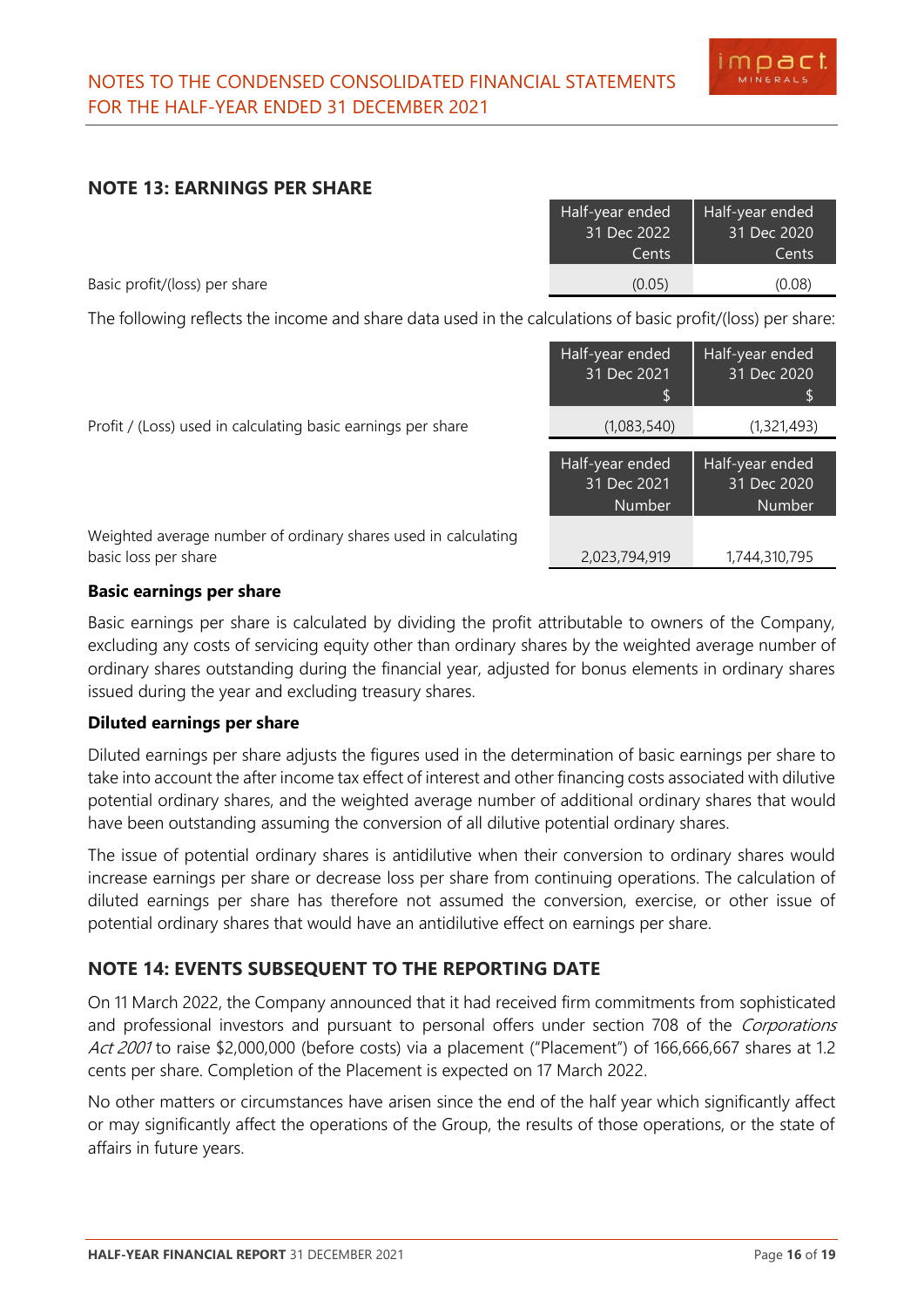

<span id="page-17-0"></span>The Directors of the Company declare that:

- 1) The financial statements and notes of Impact Minerals Limited are in accordance with the Corporations Act 2001, including:
	- a) complying with Accounting Standards, the Corporations Regulations 2001 and other mandatory professional reporting requirements; and
	- b) giving a true and fair view of the consolidated entity's financial position as at 31 December 2021 and of its performance for the half-year then ended; and
- 2) In the Directors' opinion, there are reasonable grounds to believe that the Company will be able to pay its debts as and when they become due and payable.

This declaration is signed in accordance with a resolution of the Board of Directors.

Ramont 2

Peter Unsworth **Chairman** Perth, Western Australia 11 March 2022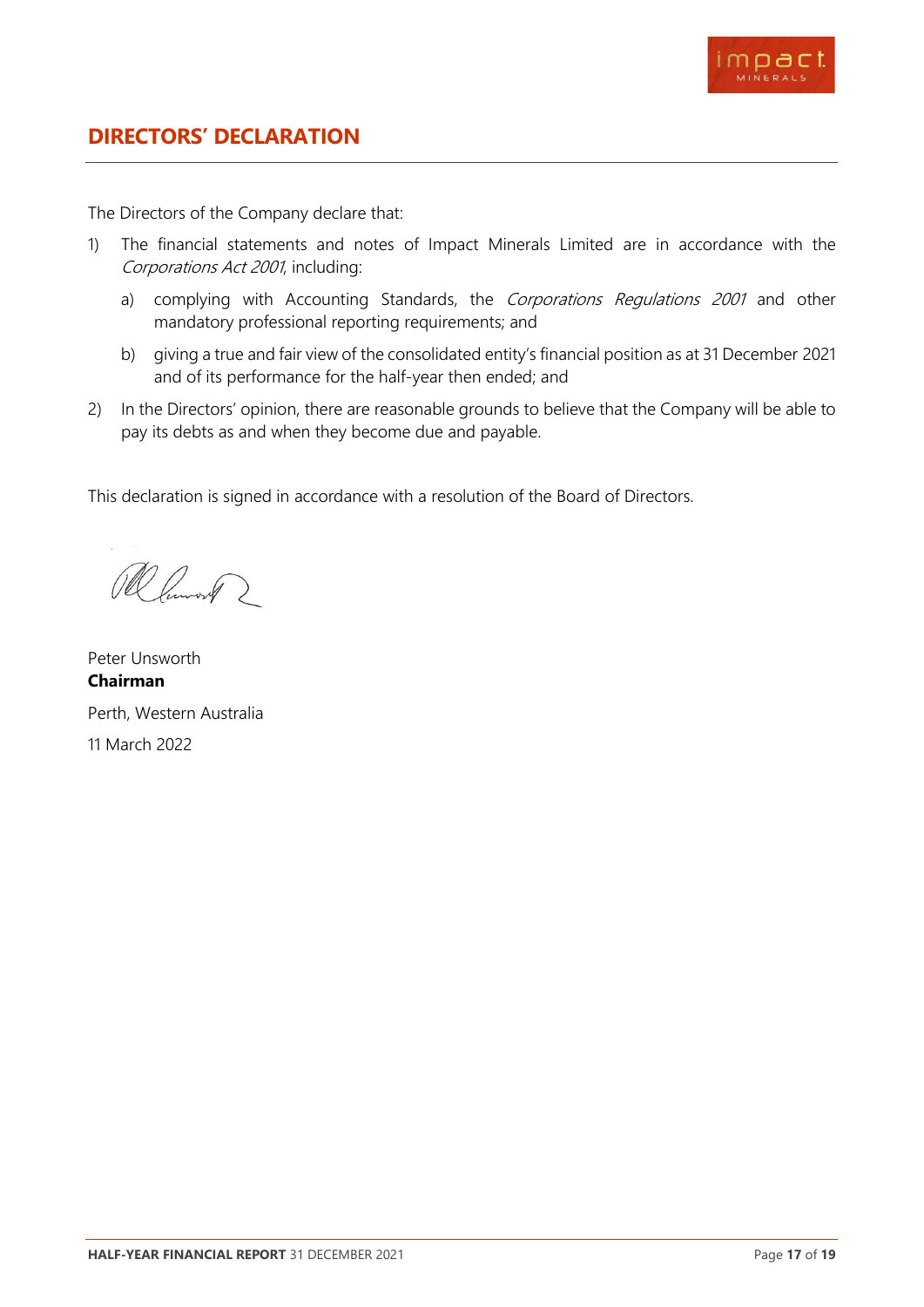# **HALL CHADWICKY**

#### INDEPENDENT AUDITOR'S REVIEW REPORT TO THE MEMBERS OF IMPACT MINERALS LIMITED

#### **Conclusion**

We have reviewed the accompanying half-year financial report of Impact Minerals Limited ("the Company") and Controlled Entities ("the Consolidated Entity") which comprises the consolidated statement of financial position as at 31 December 2021, the consolidated statement of profit or loss and other comprehensive income, consolidated statement of changes in equity and consolidated statement of cash flows for the half-year ended on that date, a summary of significant accounting policies and other selected explanatory notes, and the directors' declaration.

Based on our review, which is not an audit, we have not become aware of any matter that makes us believe that the half-year financial report of Impact Minerals Limited and Controlled Entities does not comply with the *Corporations Act 2001* including:

- a. Giving a true and fair view of the Consolidated Entity's financial position as at 31 December 2021 and of its performance for the half-year ended on that date; and
- b. Complying with Accounting Standard AASB 134: *Interim Financial Reporting* and *Corporations Regulations 2001*.

#### Basis for Conclusion

We conducted our review in accordance with ASRE 2410 Review of a Financial Report Performed by the Independent Auditor of the Entity. Our responsibilities are further described in the Auditor's Responsibilities for the Review of the Financial Report section of our report. We are independent of the Company in accordance with the auditor independence requirements of the Corporations Act 2001 and the ethical requirements of the Accounting Professional and Ethical Standards Board's APES 110 Code of Ethics for Professional Accountants that are relevant to our audit of the annual financial report in Australia. We have also fulfilled our other ethical responsibilities in accordance with the Code.

We confirm that the independence declaration required by the Corporations Act 2001 which has been given to the directors of the Company, would be in the same terms if given to the directors as at the time of this auditor's review report.

#### Material Uncertainty Related to Going Concern

We draw attention to Note 1(c) in the financial report, which indicates that the Consolidated Entity incurred a net loss of \$1,083,540 during the half year ended 31 December 2021. As stated in Note 1(c), these events or conditions, along with other matters as set forth in Note 1(c), indicate that a material uncertainty exists that may cast significant doubt on the Consolidated Entity's ability to continue as a going concern. Our conclusion is not modified in respect of this matter.



PERTH . SYDNEY . MELBOURNE . BRISBANE . ADELAIDE . DARWIN

Hall Chadwick WA Audit Pty Ltd ABN 33 121 222 802

PO Box 1288 Subiaco WA 6904 283 Rokeby Rd Subiaco WA 6008 T: +61 8 9426 0666 Hall Chadwick Association is a national group of independent Chartered Accountants and Business Advisory firms.

A Member of PrimeGlobal An Association of Independent **Accounting Firms** 

Liability limited by a scheme approved under Professional Standards Legislation.